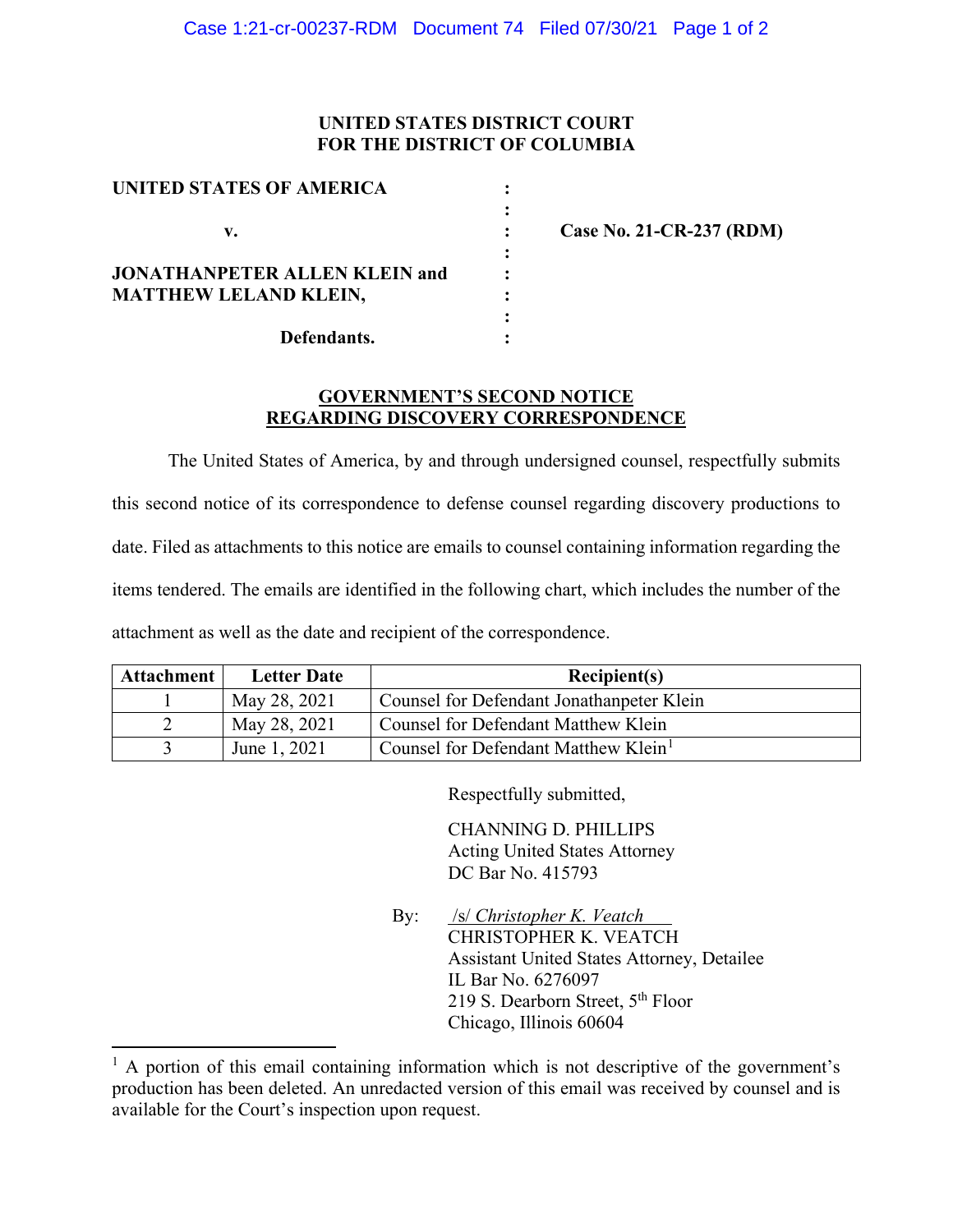Case 1:21-cr-00237-RDM Document 74 Filed 07/30/21 Page 2 of 2

christopher.veatch@usdoj.gov (312) 886-3389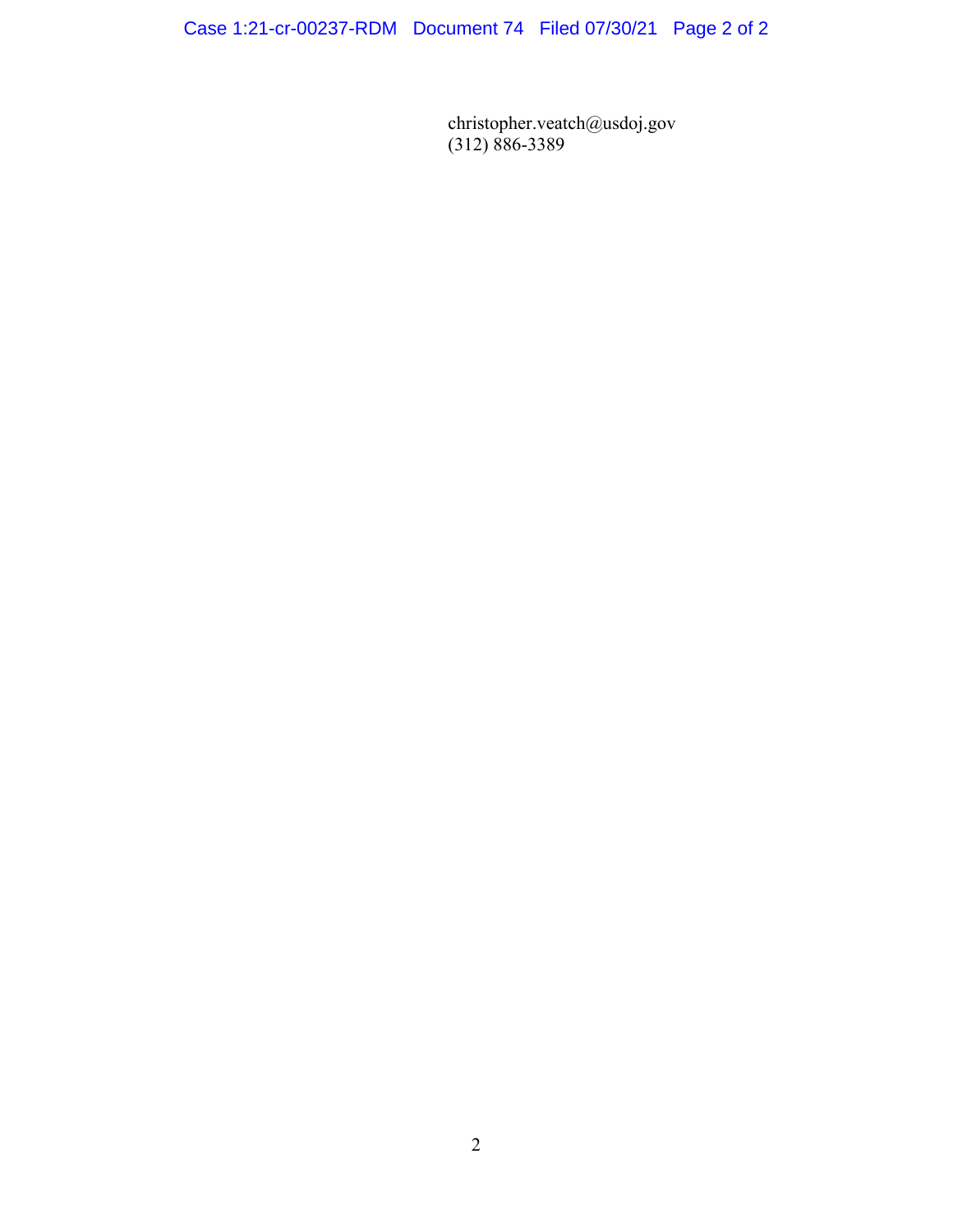| From:    | Veatch, Christopher (USAILN)                              |
|----------|-----------------------------------------------------------|
| To:      | "Michelle Sweet"                                          |
| Subject: | U.S. v. Jonathanpeter Klein - Preliminary Video Discovery |
| Date:    | Friday, May 28, 2021 11:59:00 AM                          |

Hello Michelle,

I have prepared another tranche of preliminary discovery consisting of open source videos relating to Mr. Klein and his brother's conduct. They are uploaded to USAfx and are in the .zip files named **5.28.2021 Preliminary Video Discovery (Non-Sensitive) Part 1.zip** and **5.28.2021 Preliminary Video Discovery (Non-Sensitive) Part 2.zip**.

As we continue to prepare the materials for formal discovery, please let me know if there are any items you would like me to prioritize or which I may be able to turnover in preliminary discovery. Should you wish to discuss this, I am available at your convenience.

Thank you! Chris

Christopher K. Veatch Assistant U.S. Attorney | N.D. of Illinois (on detail to the District of Columbia) 219 S. Dearborn Street, 5<sup>th</sup> Floor, Chicago, IL 60604 | 312-886-3389 | christopher.veatch@usdoj.gov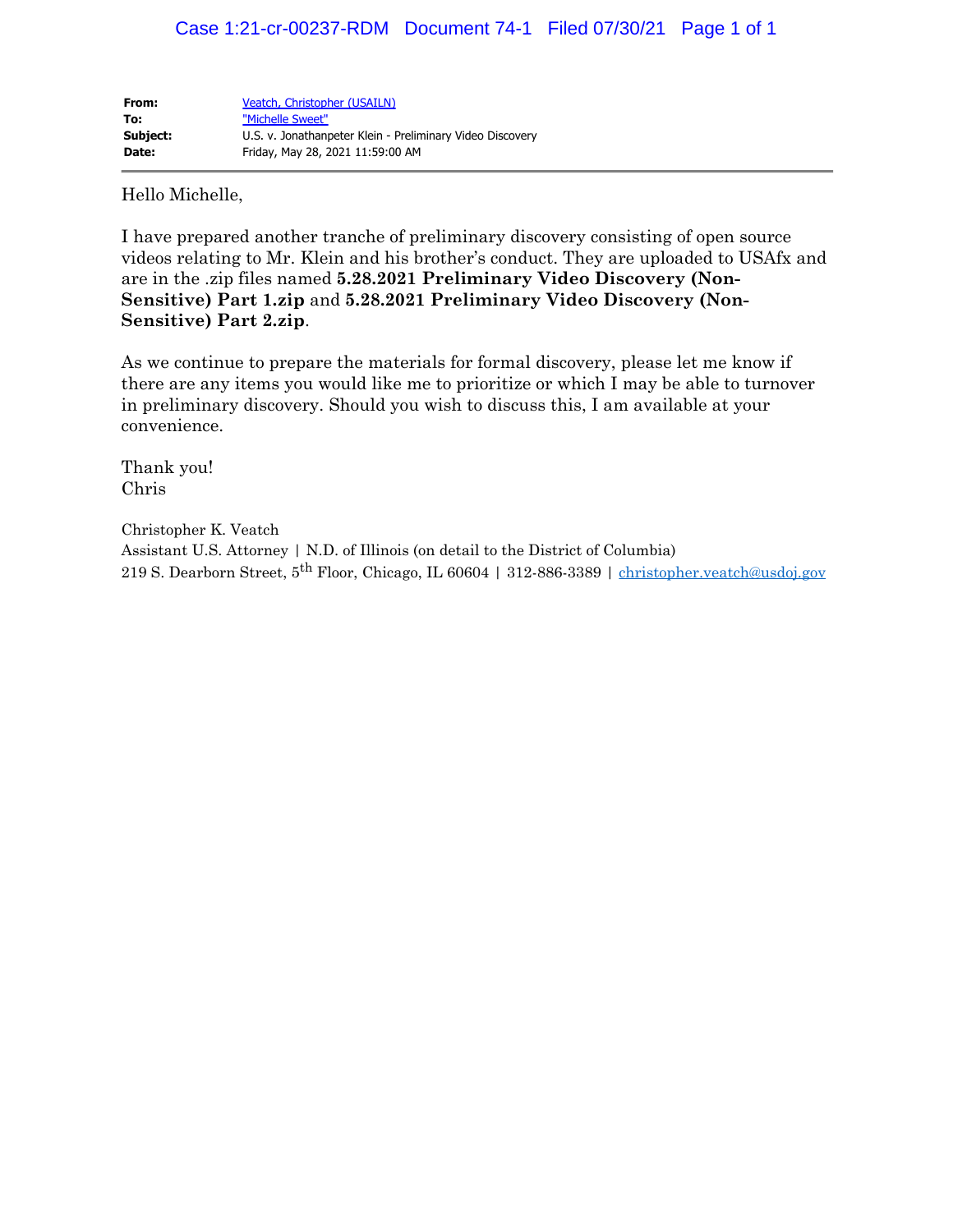| From:    | Veatch, Christopher (USAILN)                              |
|----------|-----------------------------------------------------------|
| To:      | "Steve Kiersh"                                            |
| Subject: | U.S. v. Jonathanpeter Klein - Preliminary Video Discovery |
| Date:    | Friday, May 28, 2021 12:01:00 PM                          |

Hello Steve,

I have prepared another tranche of preliminary discovery consisting of open source videos relating to Mr. Klein and his brother's conduct. They are uploaded to USAfx and are in the .zip files named **5.28.2021 Preliminary Video Discovery (Non-Sensitive) Part 1.zip** and **5.28.2021 Preliminary Video Discovery (Non-Sensitive) Part 2.zip**.

As we continue to prepare the materials for formal discovery, please let me know if there are any items you would like me to prioritize or which I may be able to turnover in preliminary discovery. Should you wish to discuss this, I am available at your convenience.

Once Mr. Gorokhov is officially in this case, if applicable, I will forward him the links as well.

Thank you! Chris

Christopher K. Veatch Assistant U.S. Attorney | N.D. of Illinois (on detail to the District of Columbia) 219 S. Dearborn Street, 5<sup>th</sup> Floor, Chicago, IL 60604 | 312-886-3389 | christopher.veatch@usdoj.gov